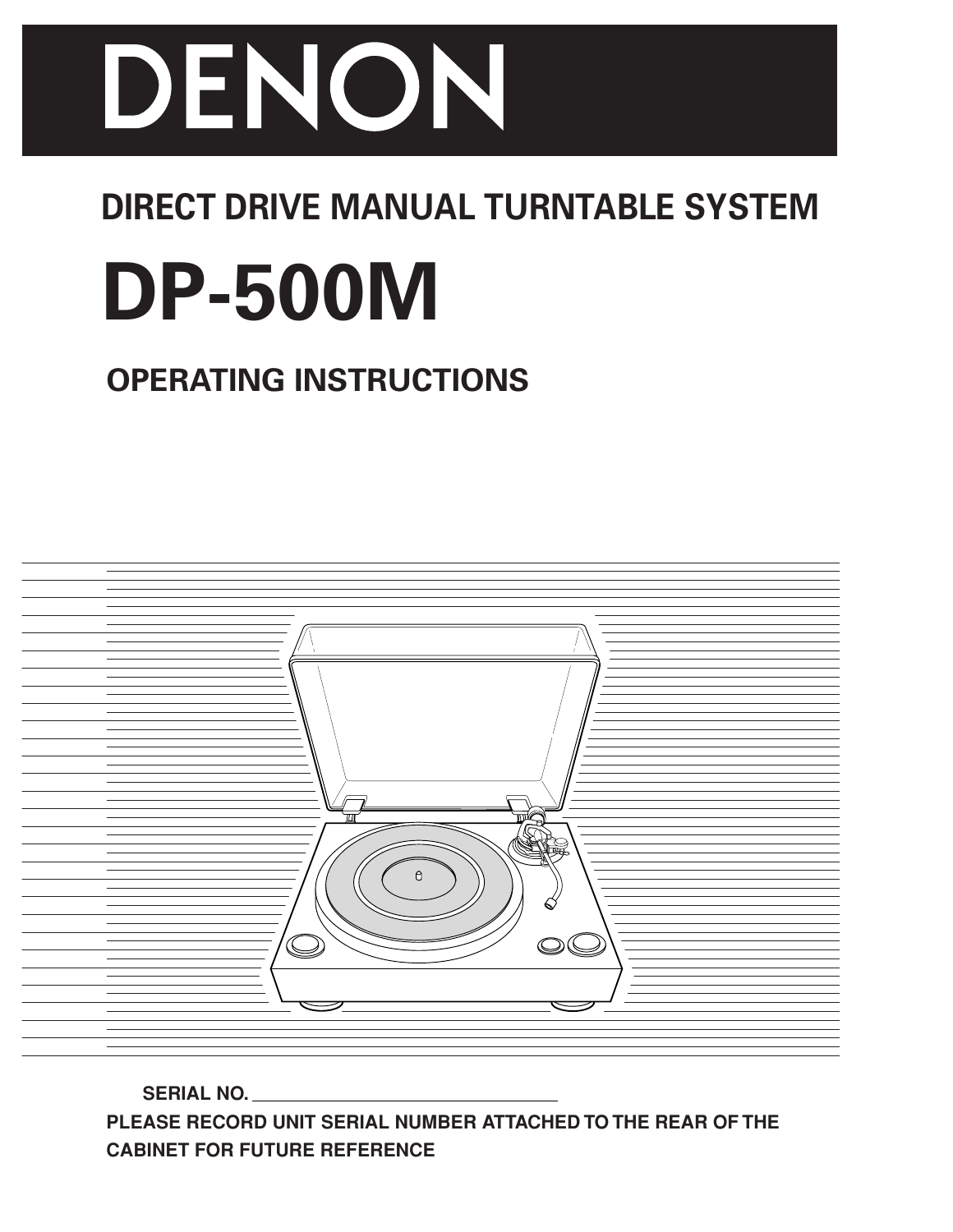### **IMPORTANT TO SAFETY**

#### **WARNING:**

**TO PREVENT FIRE OR SHOCK HAZARD, DO NOT EXPOSE THIS APPLIANCE TO RAIN OR MOISTURE.**

#### **CAUTION:**

**1. Handle the power supply cord carefully.**

Do not damage or deform the power supply cord. If it is damaged or deformed, it may cause electric shock or malfunction when used. When removing from wall outlet, be sure to remove by holding the plug attachment and not by pulling the cord.

**2. Do not open the bottom cover** In order to prevent electric shock, do not open the bottom cover.

If problems occur, contact your DENON dealer.

**3. Do not place anything inside**

Don not place metal objects or spill liquid inside the turntable system.

Electric shock or malfunction may result.

Please, record and retain the Model name and serial number of your set shown on the rating label.

Model No. DP-500M Serial No.



## **CAUTION RISK OF ELECTRIC SHOCK DO NOT OPEN**

#### **CAUTION:**

**TO REDUCE THE RISK OF ELECTRIC SHOCK, DO NOT REMOVE COVER (OR BACK). NO USER-SERVICEABLE PARTS INSIDE. REFER SERVICING TO QUALIFIED SERVICE PERSONNEL.**



The lightning flash with arrowhead symbol, within an equilateral triangle, is intended to alert the user to the presence of uninsulated "dangerous voltage" within the product's enclosure that may be of sufficient magnitude to constitute a risk of electric shock to persons.



The exclamation point within an equilateral triangle is intended to alert the user to the presence of important operating and maintenance (servicing) instructions in the literature accompanying the appliance.

This device complies with Part 15 of the FCC Rules. Operation is subject to the following two conditions: (1) This device may not cause harmful interference, and (2) this device must accept any interference received, including interference that may cause undesired operation.

**• Caution:**

Whenever the turntable is in the "STOP" position, the unit is still connected on AC line voltage. Please be sure to unplug the cord when you leave home for, say, a vacation.

#### **NOTE ON USE**

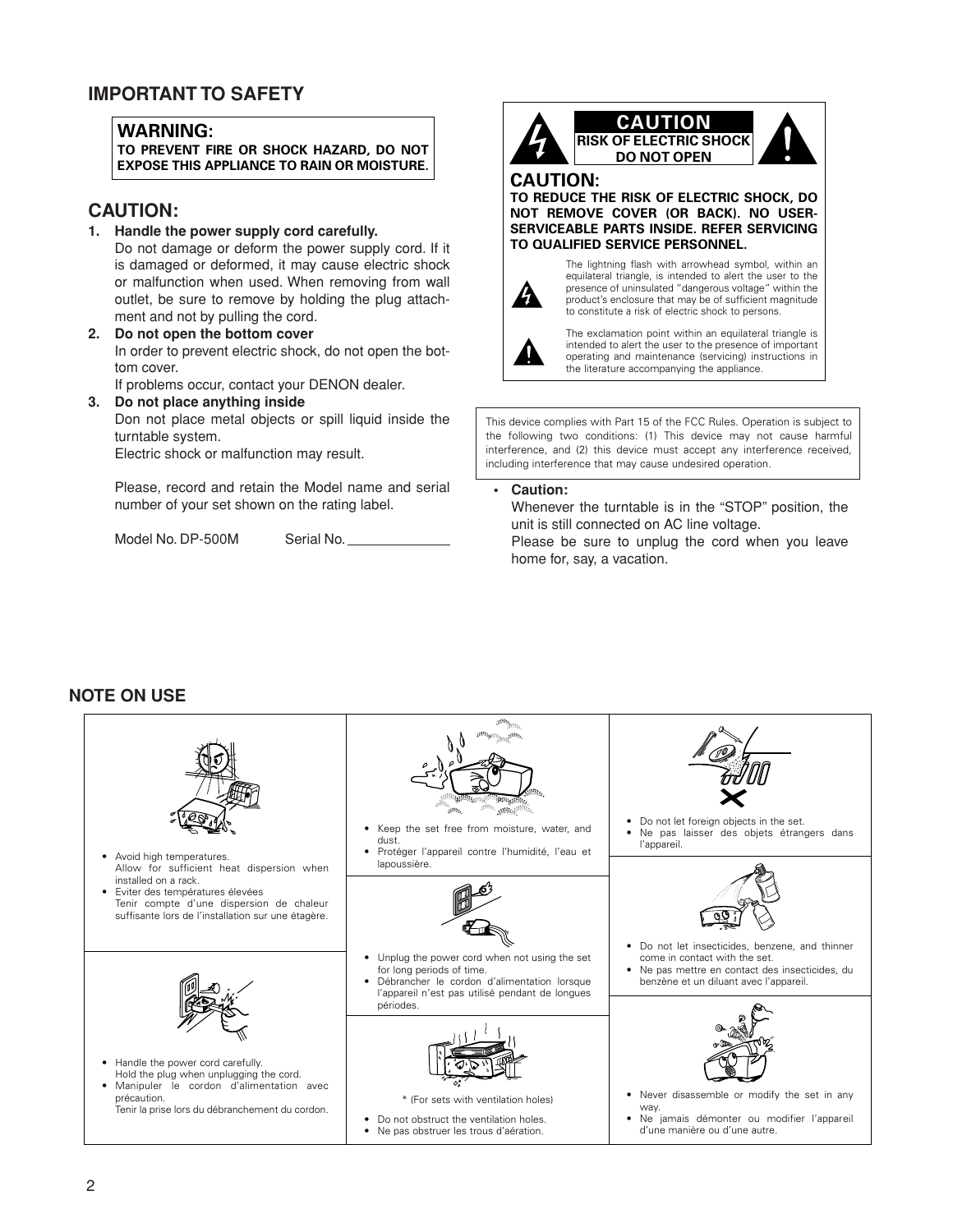Thank you very much for purchasing the DENON direct drive manual turntable system.

Please read the operating instructions thoroughly in order to acquaint yourself with the turntable system and achieve maximum satisfaction from it.

#### **TABLE OF CONTENTS**

| 1.                                                | PART NAMES AND FUNCTIONS3                    |  |  |  |
|---------------------------------------------------|----------------------------------------------|--|--|--|
| 2.                                                |                                              |  |  |  |
| З.                                                |                                              |  |  |  |
| 4.                                                |                                              |  |  |  |
| 5.                                                |                                              |  |  |  |
| 6.                                                |                                              |  |  |  |
| 7                                                 |                                              |  |  |  |
| Please check to make sure the following items are |                                              |  |  |  |
|                                                   |                                              |  |  |  |
|                                                   | included with the main unit in the carton:   |  |  |  |
| (1)                                               | Operating instructions (these instructions)1 |  |  |  |
| (2)                                               |                                              |  |  |  |
| (3)                                               |                                              |  |  |  |
| (4)                                               |                                              |  |  |  |
| (5)                                               |                                              |  |  |  |
| (6)                                               |                                              |  |  |  |
| (7)                                               |                                              |  |  |  |
| (8)                                               |                                              |  |  |  |

## **1. PART NAMES AND FUNCTIONS**



#### **1** Power button

 $($  $\blacksquare$ OFF,  $\blacksquare$ ON)

• When the power is switched ON, the orange LED of the speed selector button is illuminated. The orange LED is illuminated at 33-1/3 rpm and the green LED at 45 rpm.

#### **Z** Speed selector button

(33-1/3: Orange LED lights up. 45: Green LED lights up.)

• Set this button according to the record's playing speed. For 33-1/3 rpm records ..............33 For 45 rpm records ....................45

#### **FEATURES**

1. High Rotational Performance

A high degree of rotational performance has been achieved through the use of a high-performance, hightorque direct drive motor, speed detection using a highdensity optical pulse encoder, and a PLL quartz control system, etc.

2. Hybrid (2-Layer) Platter Offers Excellent Vibration Resistance

The bottom surface of the large-sized, thick aluminum die cast platter is entirely covered with a silicon rubber sheet which increases the internal vibrational losses and prevents platter ringing.

3. Rubber Mat Developed with Holographic Analysis Technology

Close adhesion of the record with the surface of the turntable mat is necessary in attaining a stable sound. The surface of the turntable mat has a minute taper from the outside portion to the inside portion which increases the adhesive qualities of the record.

4. Finely Finished Wooden Cabinet

The large-sized wooden cabinet incorporates the latest technology in both the materials and the finish. A largesized insulator is used that comprises a combination of damping rubber and conical springs to strike a balance between howling characteristics and elegance.

#### **[3] START/STOP button**

Press this button to start and stop the turntable.

- **4** Lock nut
- Use this to install the head shell.
- **5** Tone arm

#### **6** Arm rest

• This is the tone arm support.

#### m **Lifter lever**

• Use this to lift and lower the tone arm.

#### , **ANTI-SKATING knob**

• When the record is playing, a force is generated drawing the stylus towards the center of the record. Set this knob to the same value as the stylus pressure to offset this force.

#### **9** Stylus pressure adjustment ring

• Use this to adjust the stylus pressure.

#### ⁄0**Counterweight**

• Use this to balance the tone arm and to adjust the stylus pressure.

#### **11** Dust cover

• Use this to protect important records from dust and dirt. Keep the dust cover closed when not using the player.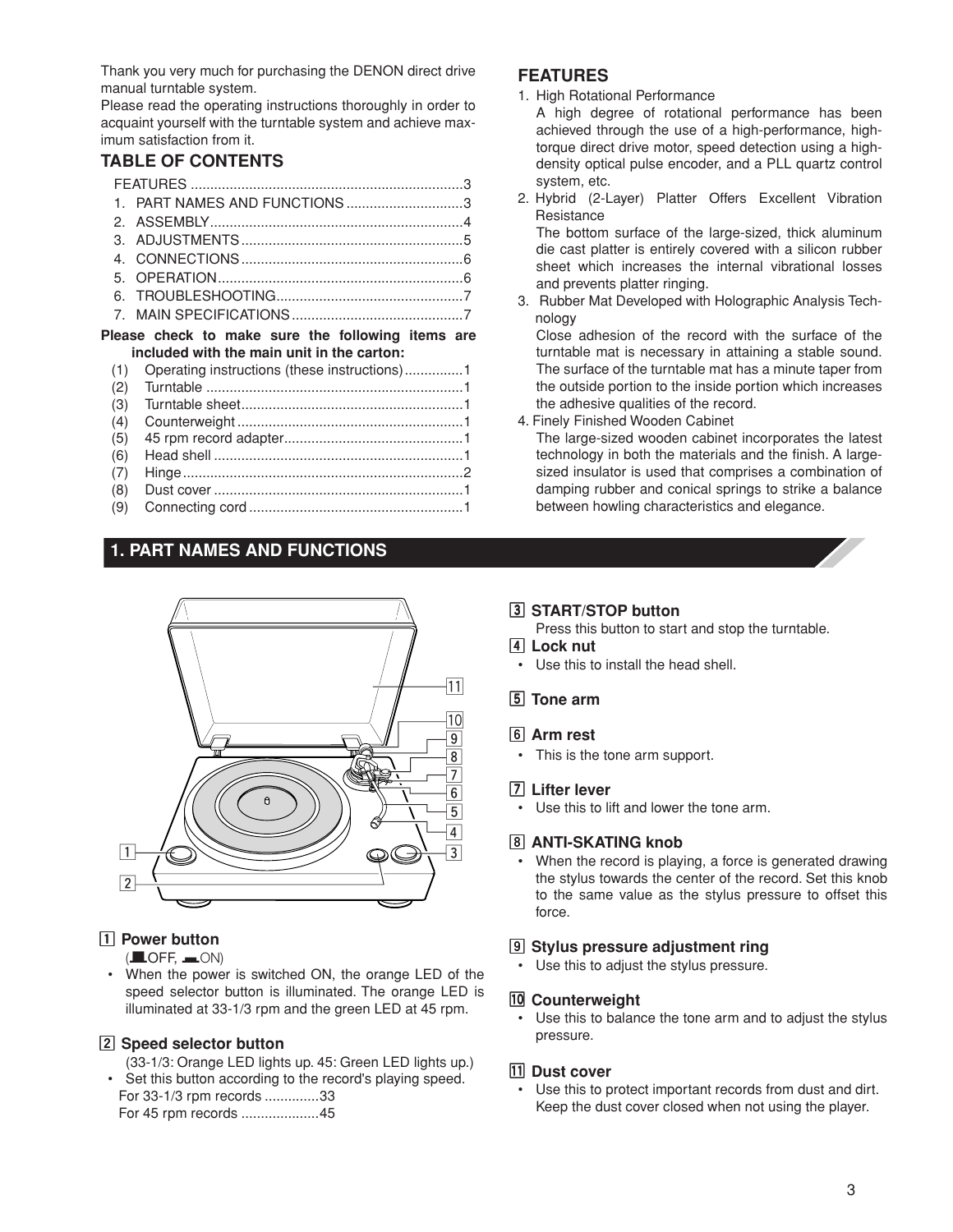#### **2. ASSEMBLY**

- Do not plug in the power cord until assembly is completed.
- **(1) Mounting the turntable**



**Remove all the parts in the box.**

- **Remove the packaging materials from the main unit and all the parts. 2**
	- Set the parts on the floor, a table or another stable surface when removing the packaging materials. Handling the parts roughly could result in scratches or deformation.

#### **Insert the turntable onto the motor shaft. 3**

- Be careful not to scratch the magnet ring on the bottom side of the turntable.
- **Set the turntable sheet on the turntable, lining it up with the motor shaft. 4**
- **(2) Mounting the counterweight.**
	- **Mount the counterweight on the shaft at the back of the tone arm.**

#### **(3) Mounting the cartridge**

The cartridge is not included.

#### **Mount your cartridge on the head shell. 1**

• The head shell's lead wires are color-coded. Use tweezers or the like to securely connect the lead wires to the corresponding terminals on the cartridge, referring to the indications on the cartridge or the cartridge's instructions.

| White left channel (L)        |
|-------------------------------|
|                               |
| Blue left channel ground (LG) |

• A predetermind overhang will be obtained, if it attaches so that the needle point may come to the position of 54mm from head shell attachement edge(rubber washer part) as shown in the following figure.



- **Insert the head shell on which the cartridge has been mounted into the tone arm and fasten it in place using the lock nut. 2**
- **(4) Mounting the dust cover**



- **Securely insert the two included hinges into the holder in the rear of the cabinet.**
- **Line up with the hole of dust cover with the hinges 2and insert it securely in the direction of the arrows.**
	- To remove the dust cover, open it fully and pull it out of the hinges in the opposite direction of the arrows.
	- Hold the dust cover near the hinges when mounting and removing it.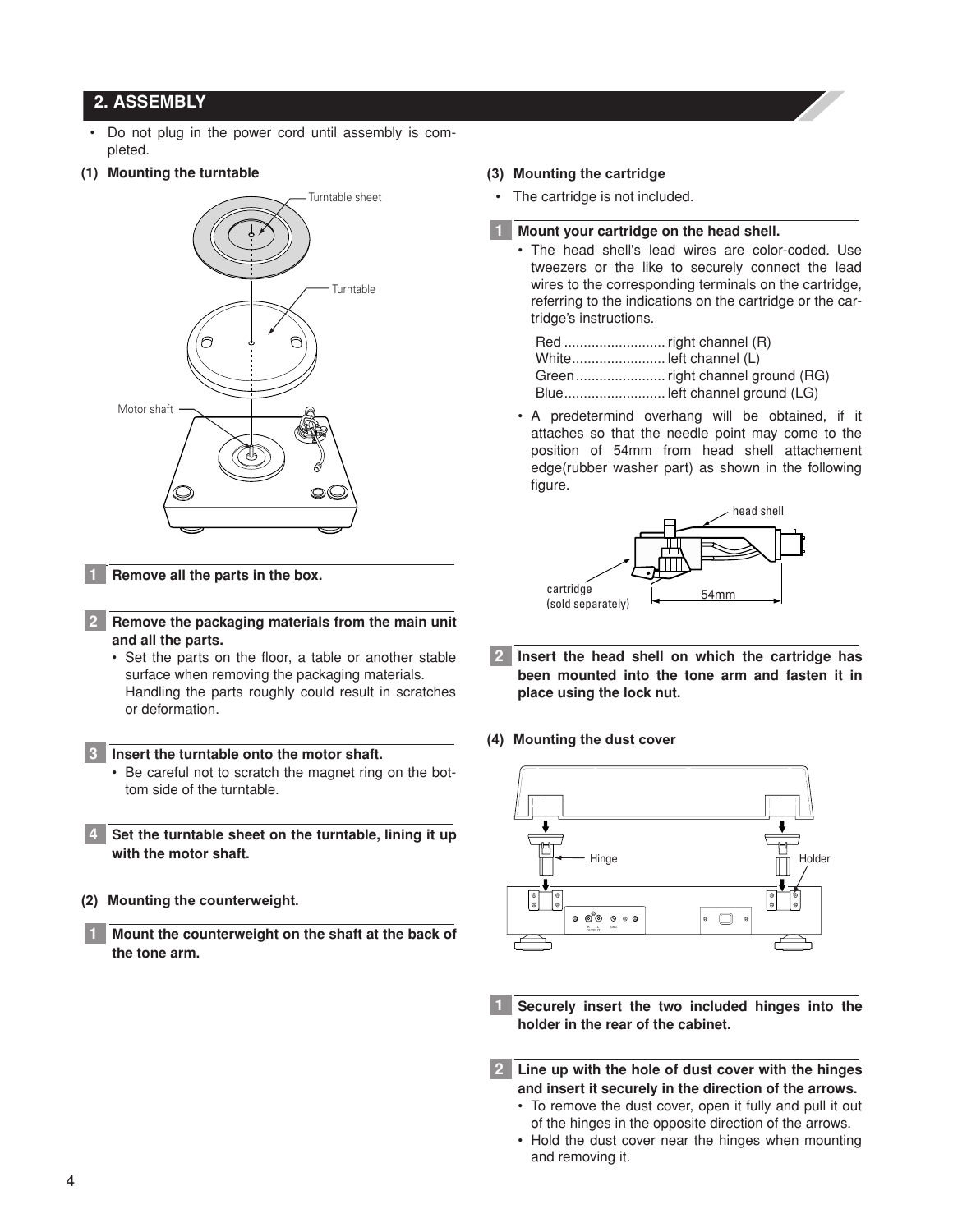#### **3. ADJUSTMENTS**

**1**

**1 2**

- Turn the power off when performing adjustments.
- **(1) Insulator feet height adjustment**

**The height of each foot can be adjusted by rotating in by hand.**

• Place the turntable where you intend to use it and adjust the height of each insulator foot so that the turntable mat surface becomes level.



**(2) Stylus pressure and anti-skating adjustment**

#### **Set the anti-skating knob to "0".**

#### **Lower the lifter lever, and move the tone arm.**

• Lift the tone arm from the armrest and move it over the turntable.



- When moving the tone arm, lower the cartridge's stylus cover and be careful that the stylus does not directly touch the turntable or other parts.
- For cartridges with detachable stylus covers, adjust with the stylus cover removed.

#### **Adjust the horizontal balance. 3**

• Move the counterweight forward or backward so that the tone arm is parallel to the turntable's surface when the tone arm is released.



• When adjusting the horizontal balance, be careful that the stylus does not touch the turntable sheet or the main unit.

**Set the tone arm back on the armrest. 4** Set the tone arm back on the armrest.

counterweight **with a finger so that it does not move, then turn the stylus pressure adjustment ring so that the back center line on the back of the tone arm is at "0". 5**



- **Turn the counterweight in the direction of the arrow 6 A and set it for the proper stylus pressure for the cartridge you are using.**
	- When the counterweight is turned, the stylus pressure adjustment ring also turns. Read the value on the adjustment ring to set the proper stylus pressure.
	- Please refer to the instruction manual of the cartridge for set stylus pressure.

**Turn the anti-skating knob and set it so that the value of the cartridge's stylus pressure is lined up with the reference line. When using cartridges weighing 3.0 grams or more, 7**

**set to "3".**

• This provides the proper anti-skating force.

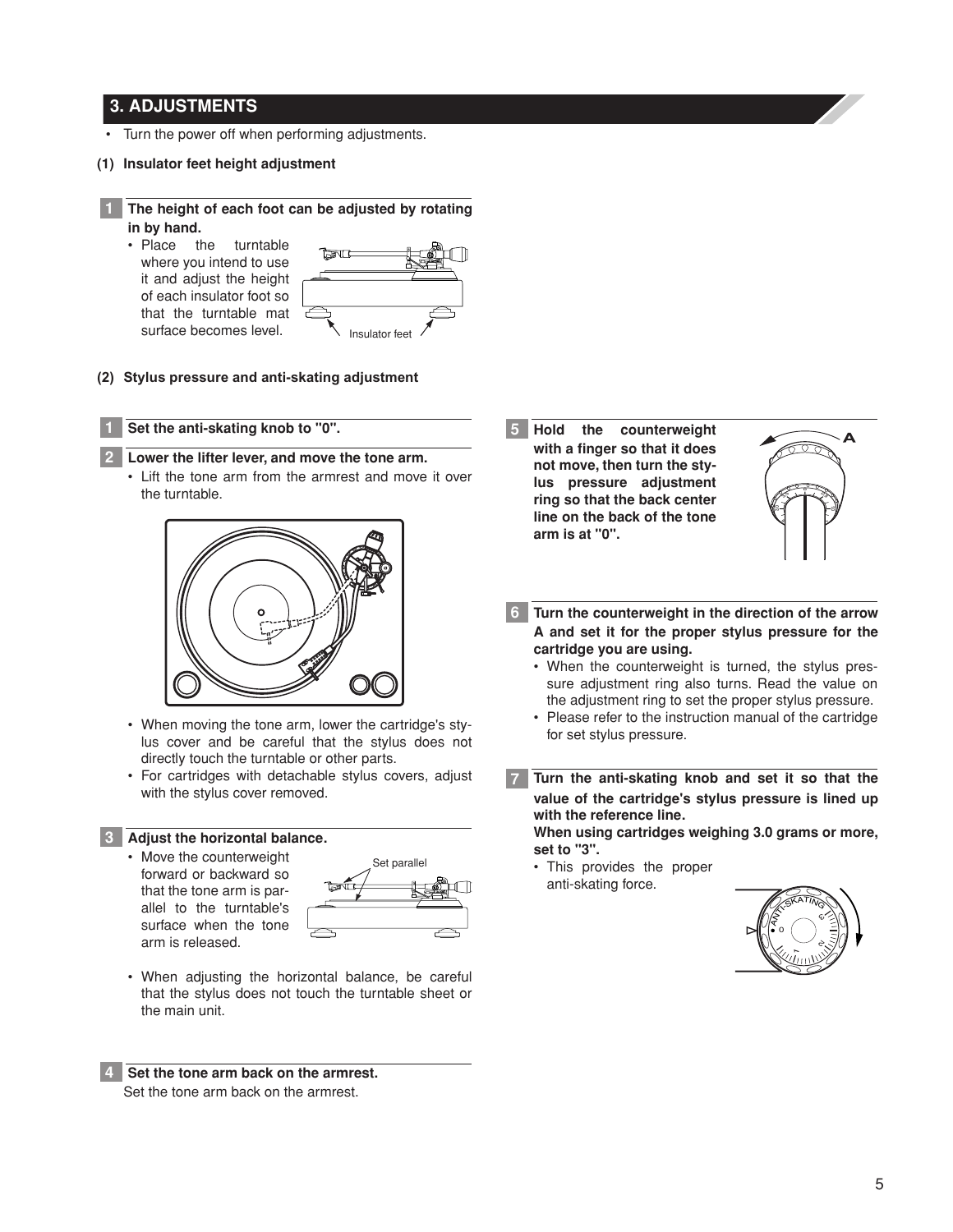#### **4. CONNECTIONS**

- Be sure to turn off the amplifier's power when making connections.
- **Use the included connecting cords to connect the 1 left(L) and right(R) output terminal (PHONO OUT) to the amplifier's PHONO L and R input terminals.**
- **Connect the ground wire (with the output cords) to 2 the amplifier's GND (ground) terminal.**

**Plug the power cord into an AC120V power outlet.**

• If the amplifier or another component includes a power outlet, it can be used, but first check in the amplifier's manual that there is sufficient power capacity.



#### **5. OPERATION**

**3**

#### **(1) Turning on the power**

#### **Press the POWER button.**

• 33 LED of the speed selector button lights.

*Note* 

- Always unplug the power cord when not using the turntable for an extended period of time.
- **(2) Playing records**
- **(a) Starting playback**
	- **Press the POWER button.**
- **Turn on the amplifier's power and set the input to "PHONO". 2**
- **Set a record on the turntable. 3**

To play 45 rpm records, use the included adapter.

**Set the speed selector button according to the 4 record's playing speed.**

**Press the START/STOP button.**

• The turntable starts turning at the speed set in step 4.

- **Lift the lifter lever, hold the head shell's finger support, and move the tone arm to the desired position over the record. 6**
- **Lower the lifter lever. 7**
	- The tone arm lowers gently until the stylus is on the record and playback begins.
- **(b) Stopping or interrupting playback**
- **Gently lift the lifter lever.**
	- The tone arm rises and the stylus lifts off the record.
- **Hold the head shell's finger support and move the tone arm back onto the arm rest. 2**
- **Secure the tone arm on the arm rest. 3**
- **Press the START/STOP button. 4**
	- The turntable stops turning.

#### *Note*

- Do not subject the turntable to vibrations or shocks while a record is playing.
- Wait until the turntable stops turning before replacing records.
- Please turn down the volume of the amplifier when lowering the stylus onto the record and when lifting it off the record.

**5**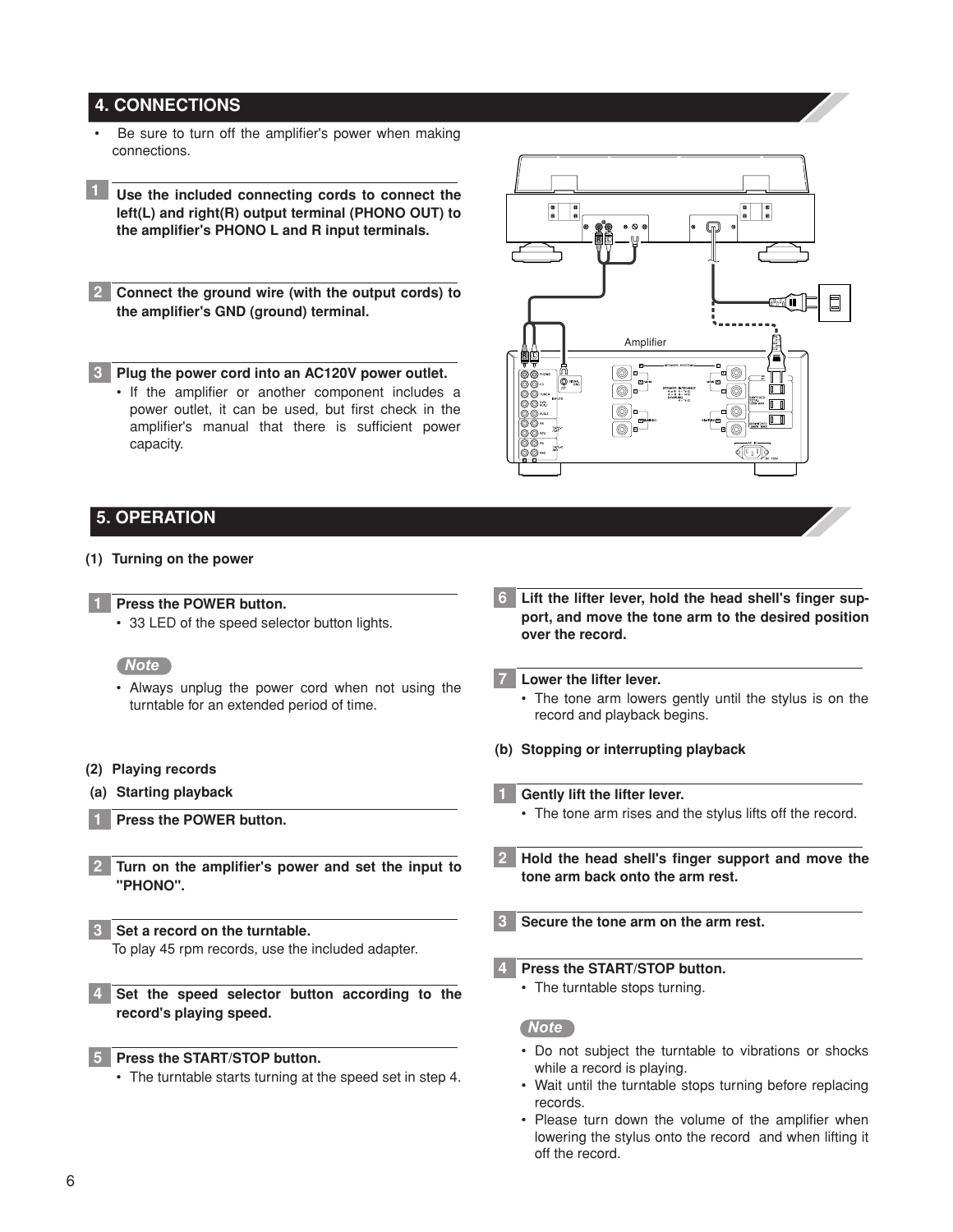### **6. TROUBLESHOOTING**

#### **Make sure of the followings before you consider as any malfunctions :**

1. Are all the connections correct?

2. Is the set being operated correctly in accordance with the operating instructions.

3. Are the speakers and amplifiers functioning correctly?

If the turntable system still does not function properly, check it again, using the check list below. If the symptom does not correspond to the check list, please contact your DENON dealer.

| <b>Symptons</b>                         | <b>Check</b>                                                                                                                                                                                                                                                                                                                                          | See page    |
|-----------------------------------------|-------------------------------------------------------------------------------------------------------------------------------------------------------------------------------------------------------------------------------------------------------------------------------------------------------------------------------------------------------|-------------|
| Stylus does not lower onto<br>record.   | • Is the stylus pressure properly adjusted?<br>Is the arm's horizontal balance properly adjusted?                                                                                                                                                                                                                                                     | 5<br>5      |
| No sound is produced.                   | Are the cartridge and head shell properly connected?<br>$\bullet$<br>Are the output cords properly connected to the amplifier?<br>Are the amplifier's adjustments and settings correct?                                                                                                                                                               | 4<br>6      |
| Booming sound is heard.                 | Is the ground wire on the output cord connected to the ampli-<br>fier?<br>Are the output cord's plugs securely connected?<br>Is the head shell's lock nut securely tightened?                                                                                                                                                                         | 6<br>4<br>4 |
| Stylus skips.                           | Is the stylus pressure properly adjusted?<br>Is the record warped or scratched?<br>Is there dust on the stylus?                                                                                                                                                                                                                                       | 5           |
| Arm stops halfway across the<br>record. | Is the record scratched?<br>$\bullet$<br>Is the arm hitting some object?<br>There might be the case that the counterweight touches to the<br>inside of the dust cover depending on the type of the head<br>shell and the cartridge being used when it plays at the inside<br>area of the record. In this case, please play without the dust<br>cover. |             |
| Sound is too weak or too<br>strong.     | Is the amplifier's connection selector set to the proper setting<br>$\bullet$<br>for the type (output) of the cartridge being used?                                                                                                                                                                                                                   |             |

**Overhang:** 15 mm **Tracking error:** Within 3°

**Stylus pressure**

**Applicable cartridge**

#### ■ **Turntable**<br>Drive method: Servo type direct drive **Turning speed:** 33-1/3 and 45 rpm<br>**Wow/flutter:** 0.1% wrms or less **Wow/flutter:** 0.1% wrms or less<br>S/N ratio: 70 dB or above **S/N ratio**: 70 dB or above **Rotation stability**: 0.3 sec. or less (33-1/3rpm) **Turntable:** Aluminum die-cast, 331 mm diameter **Motor:** Direct Drive motor<br> **Speed control:** Quarts lock servo **Speed control:** Quarts lock servo control<br> **Load characteristics:** 0 % at stylus pressure of 0 % at stylus pressure of 80 g **Speed deviation**: Within ± 0.003% ■ **Tone arm** Arm type: Static balance, S-shaped arm pipe **Effective length:** 230 mm **7. MAIN SPECIFICATIONS**

**adjustment range:**  $0 g to 4.0 g (1 scale = 0.25 g)$ 

**weight:** 5.0 g to 11.0 g (including screws, nuts)

#### ■ **General**

**Power supply:** AC 120 V, 60 Hz **Power consumption:** 10 W **Dimensions:** 450 (width) x 170 (height) x 370 (depth) mm (including feet) **Weight:** 10.1 kg

( Total applicable weight of attached head shell (9 g) and cartridge : 14.0 g to 20.0 g )